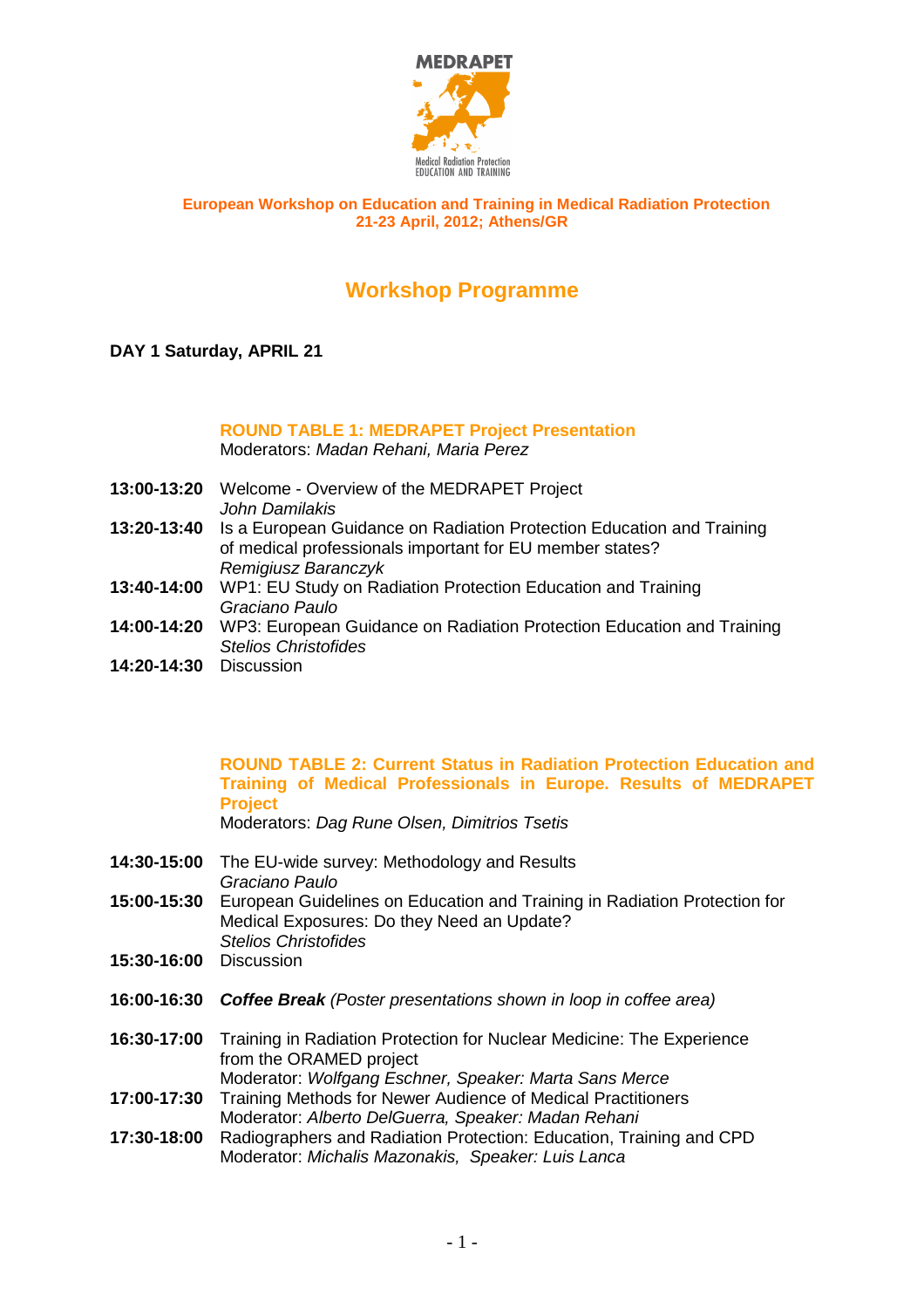

**DAY 2 Sunday, APRIL 22** 

**ROUND TABLE 3: Education and Training in Radiation Protection for Professionals Involved Directly with the Use of Radiation. The view of experts** 

Moderators: Rita Bly, Peter Sharp

- **09:00-09:20** Education and Training in Radiation Protection for Professionals involved directly with the use of Radiology – The view of Radiology Erich Sorantin
- **09:20-09:40** Education and Training in Radiation Protection for Nuclear Medicine Alberto DelGuerra
- **09:40-10:00** Radiation Protection for Radiotherapy Edwin Arid
- **10:00-10:20** Education and training in radiation protection for dentists Konstantinos Tsiklakis
- **10:20-10:40** Education and training in radiation protection for professionals involved directly with the use of Radiology – the view of Vascular Surgery Christos Liapis
- **10:40-10:55** Discussion
- **10:55-11:25** Accreditation and Certification of the Training in Radiation Protection: Needs, Opportunities and Difficulties Moderator: Peter Vock, Speaker: John Damilakis
- **11:25-11:55 Coffee Break** (Poster presentations shown in loop in coffee area)

#### **ROUND TABLE 4: The role of International and National Organizations in Medical Radiation Protection Education and Training** Moderators: Carmel Caruana, Sija Geers

- **11:55-12:15** The role of International and National Organizations in Medical Radiation Protection, Education and Training – The view of the WHO Maria Perez
- **12:15-12:35** The role of International and National Organizations in Medical Radiation Protection Education and Training: View of IAEA Expert Madan Rehani
- **12:35-12:55** The role of HERCA Working Group on Medical Applications in Medical Radiation Protection Education and Training Rita Bly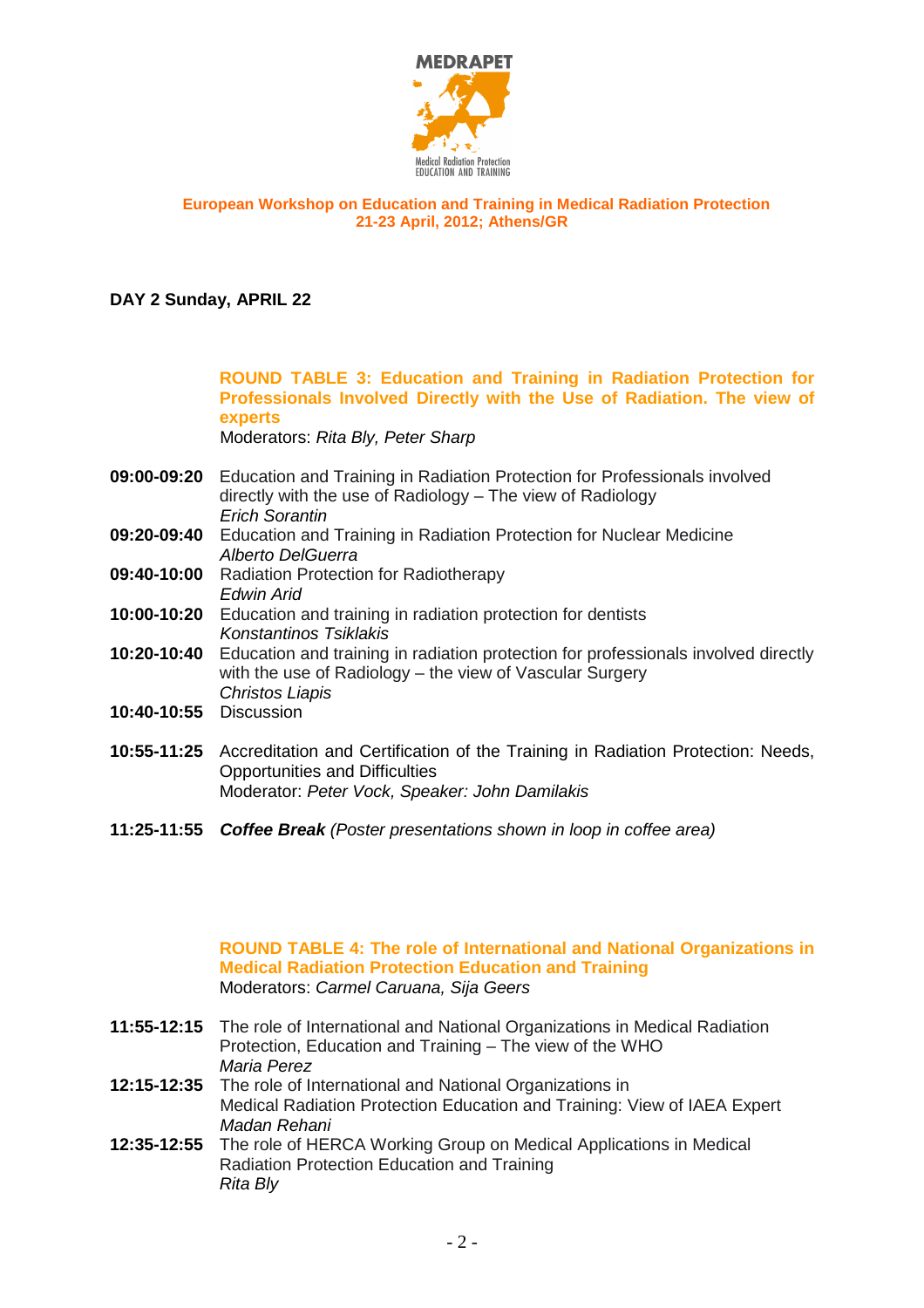

- **12:55-13:15** The role of international and national organizations in Medical Radiation **Protection** Vasiliki Kamenopoulou
- **13:15-13:30** Discussion
- **13:30-14:30 Lunch** (Poster presentations shown in loop in coffee area)
- **14:30-14:45** Radiation Protection Education and Training Projects and activities in Europe
- Moderator: S. Efstathopoulos, Speaker: Annemarie Schmitt-Hannig **14:45-16:00** Oral Presentations
- Moderators: John Damilakis, Erich Sorantin
- **16:00-16:30** Training in Radiation Protection for Interventionalists Moderator: Kostas Perisinakis, Speaker: Jost Philipp Schaefer
- **16:30-17:00 Coffee Break** (Poster presentations shown in loop in coffee area)
- **17:00-17:30** Competence Requirements in Radiation Protection of Medical Physicists Moderator: Panayiotis Dimitriou, Speaker: Carmel Caruana
- **17:30-18:00** Medical Education and Training in Radiation Protection in Greece: Current Situation and Perspectives Moderator: Thomas Maris, Speaker: Panayiotis Dimitriou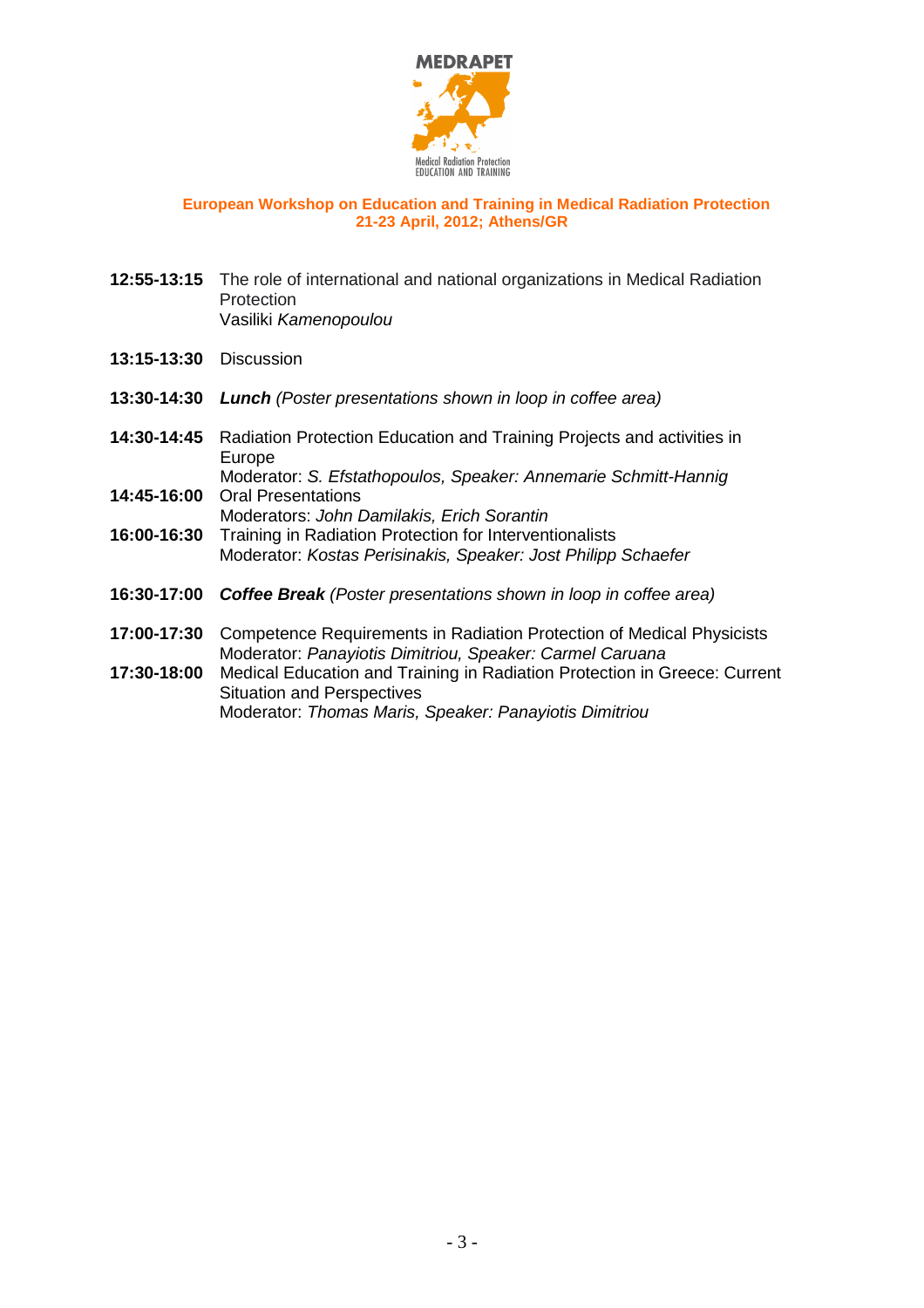

### **DAY 3 Monday, APRIL 23**

**ROUND TABLE 5: Education and Training in Radiation Protection for Medical Professionals. The View of European Societies**  Moderators: Stelios Christofides, Graciano Paulo

- **09:00-09:20** Education and Training in Medical Radiation Protection: The view of the ESR Peter Vock
- **09:20-09:40** Education and Training in Medical Radiation Protection: The view of EFRS Sija Geers
- **09:40-10:00** Education and Training in Radiation Protection for Medical Professionals. The View of Cardiovascular and Interventional Radiological Society of Europe (CIRSE) Dimitrios Tsetis
- **10:00-10:20** ESTRO perspective on education and training in radiation protection Dag Rune Olsen
- **10:20-10:40** Education and Training in Radiation Protection for Medical Professionals The View of EANM Wolfgang Eschner
- **10:40-11:00** Education and Training in Radiation Protection for Medical Professionals The View of EFOMP Peter Sharp
- **11:00-11:30 Coffee Break** (Poster presentations shown in loop in coffee area)
- **11:30-12:30 Panel Discussion** John Damilakis (coordinator) Remigiusz Baranczyk, Rita Bly, Stelios Christofides, Wolfgang Eschner, Dag Rune Olsen, Graciano Paulo, Maria Perez, Madan Rehani, Dimitrios Tsetis